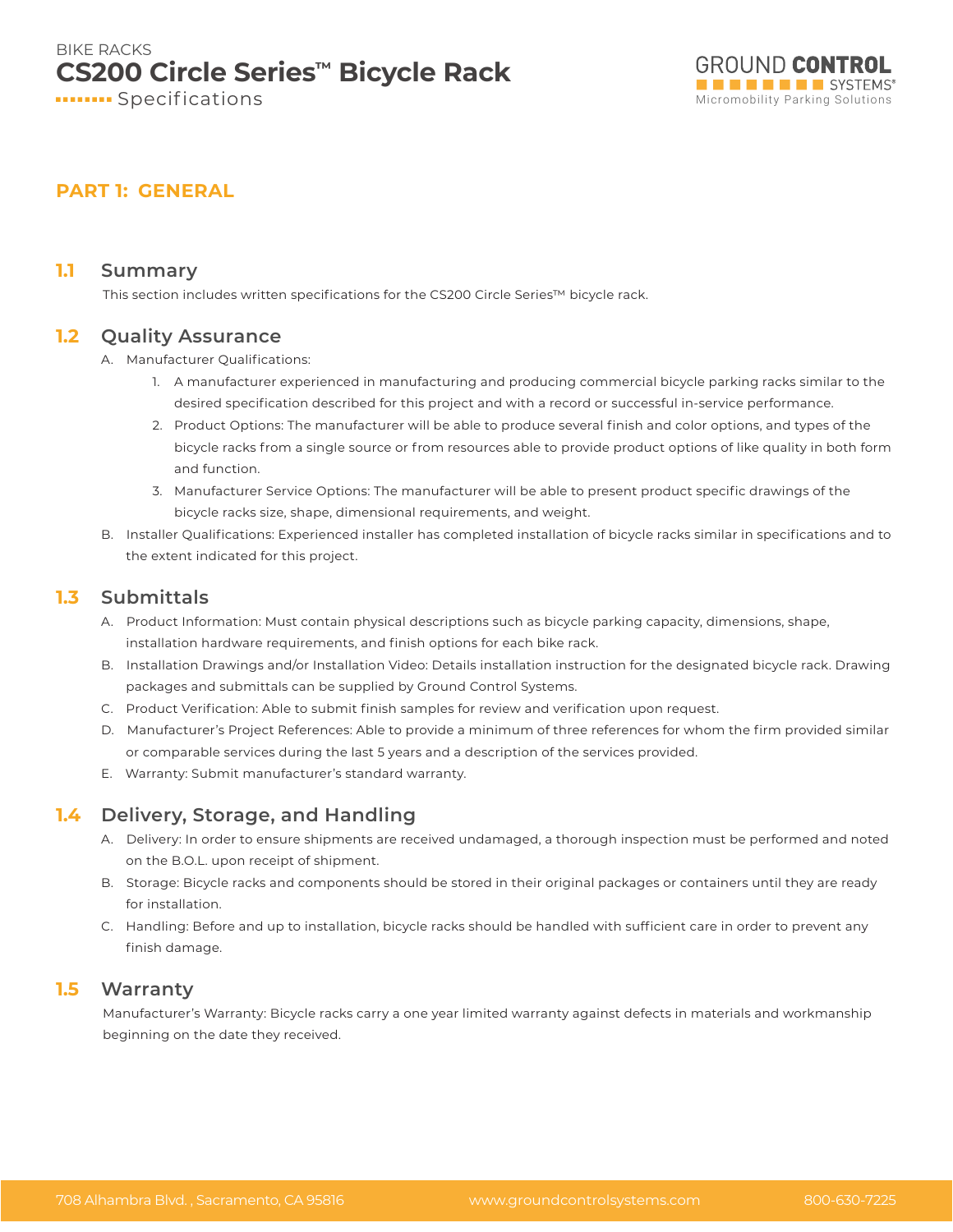

# **PART 2: PRODUCTS**

#### **2.1 Manufacturer**

Provided bicycle racks designed by Ground Control Systems®, 708 Alhambra Blvd, Suite 200, Sacramento, CA, 95816, 1-800-630-7225, Fax: 1-866-532-9049, Website: www.groundcontrolsystems.com

#### **2.2 Materials**

- A. Steel: HSS 2" square steel tubing
- B. Surface or Flange Mount: Two  $4\frac{1}{2}$ " x 6" x 3%" mounting base with two mounting holes

### **2.3 Finishes**

- A. Hot dipped galvanized (marine environment)
- B. Black Duraplas®

#### **2.4 Space Use**

- A. Wall Setback: For racks set parallel to the wall, a minimum of 24" should be left between the wall and the rack, 36" is the recommended setback. For racks perpendicular to the wall, a 34" setback is the minimum distance, 42" is recommended.
- B. Distance Between Racks: 24" is the minimum distance between racks. 36" is recommended.
- C. Street Setback: 24" is the minimum distance between the street and the rack. 36" is recommended.
- D. The surface mounted Circle Series™ rack is installed onto a concrete base with four (4) ¾" anchors. Contact Ground Control for desired length (3 ¾" minimum).

## **2.5 Product Details**

CS200: Two bike, 2" square surface mount